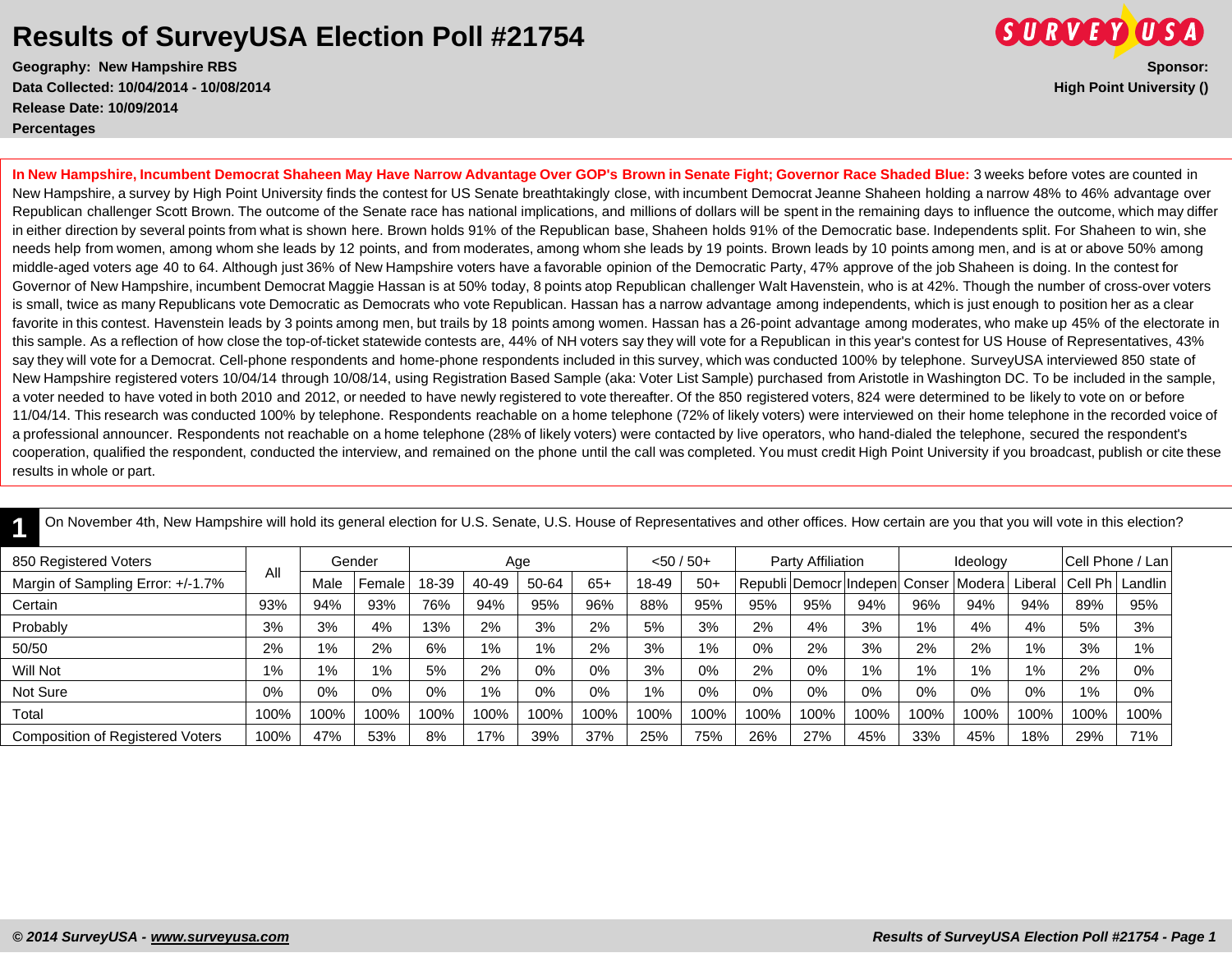**Geography: New Hampshire RBS Sponsor: Data Collected: 10/04/2014 - 10/08/2014 High Point University () Release Date: 10/09/2014**

**Percentages**

| Do you think things in this country are generally going in the right direction? Or do you feel things have gotten pretty seriously off on the wrong track? |      |      |        |       |       |       |       |              |       |      |                   |                                     |       |          |      |                                    |      |
|------------------------------------------------------------------------------------------------------------------------------------------------------------|------|------|--------|-------|-------|-------|-------|--------------|-------|------|-------------------|-------------------------------------|-------|----------|------|------------------------------------|------|
| 824 Likely Voters                                                                                                                                          | All  |      | Gender |       | Age   |       |       | $< 50 / 50+$ |       |      | Party Affiliation |                                     |       | Ideology |      | <b>Cell Phone / Lani</b>           |      |
| Margin of Sampling Error: +/-3.4%                                                                                                                          |      | Male | Female | 18-39 | 40-49 | 50-64 | $65+$ | 18-49        | $50+$ |      |                   | Republi   Democr   Indepen   Conser |       |          |      | Modera Liberal   Cell Ph   Landlin |      |
| <b>Right Direction</b>                                                                                                                                     | 32%  | 30%  | 33%    | 43%   | 21%   | 26%   | 39%   | 28%          | 33%   | 4%   | 62%               | 27%                                 | 6%    | 36%      | 64%  | 25%                                | 34%  |
| <b>Wrong Track</b>                                                                                                                                         | 63%  | 67%  | 59%    | 52%   | 72%   | 67%   | 56%   | 66%          | 62%   | 94%  | 27%               | 67%                                 | 94%   | 54%      | 29%  | 67%                                | 61%  |
| Not Sure                                                                                                                                                   | 6%   | 3%   | 8%     | 5%    | 7%    | 7%    | 5%    | 6%           | 6%    | 2%   | 11%               | 6%                                  | $1\%$ | 9%       | 7%   | 8%                                 | 5%   |
| Total                                                                                                                                                      | 100% | 100% | 100%   | 100%  | 100%  | 100%  | 100%  | 100%         | 100%  | 100% | 100%              | 100%                                | 100%  | 100%     | 100% | 100%                               | 100% |
| <b>Composition of Likely Voters</b>                                                                                                                        | 100% | 47%  | 53%    | 7%    | 16%   | 39%   | 37%   | 24%          | 76%   | 26%  | 27%               | 45%                                 | 33%   | 45%      | 18%  | 28%                                | 72%  |

| Do you approve or disapprove of the way that Barack Obama is handling his job as president? |      |      |        |       |       |       |       |              |       |      |                          |                        |      |                   |         |      |                   |
|---------------------------------------------------------------------------------------------|------|------|--------|-------|-------|-------|-------|--------------|-------|------|--------------------------|------------------------|------|-------------------|---------|------|-------------------|
| 824 Likely Voters                                                                           | All  |      | Gender |       | Age   |       |       | $< 50 / 50+$ |       |      | <b>Party Affiliation</b> |                        |      | Ideology          |         |      | Cell Phone / Lan  |
| Margin of Sampling Error: +/-3.5%                                                           |      | Male | Female | 18-39 | 40-49 | 50-64 | $65+$ | 18-49        | $50+$ |      |                          | Republi Democr Indepen |      | l Conser   Modera | Liberal |      | Cell Ph   Landlin |
| Approve                                                                                     | 41%  | 36%  | 45%    | 54%   | 31%   | 38%   | 45%   | 38%          | 42%   | 6%   | 83%                      | 33%                    | 8%   | 46%               | 83%     | 38%  | 42%               |
| Disapprove                                                                                  | 54%  | 61%  | 47%    | 38%   | 62%   | 57%   | 50%   | 54%          | 53%   | 91%  | 11%                      | 59%                    | 89%  | 46%               | 11%     | 54%  | 53%               |
| Not Sure                                                                                    | 6%   | 4%   | 8%     | 8%    | 7%    | 5%    | 6%    | 8%           | 5%    | 4%   | 6%                       | 8%                     | 2%   | 8%                | 6%      | 8%   | 5%                |
| Total                                                                                       | 100% | 100% | 100%   | 100%  | 100%  | 100%  | 100%  | 100%         | 100%  | 100% | 100%                     | 100%                   | 100% | 100%              | 100%    | 100% | 100%              |
| <b>Composition of Likely Voters</b>                                                         | 100% | 47%  | 53%    | 7%    | 16%   | 39%   | 37%   | 24%          | 76%   | 26%  | 27%                      | 45%                    | 33%  | 45%               | 18%     | 28%  | 72%               |

**4** Do you approve or disapprove of the way that Jeanne Shaheen is handling her job as United States Senator?

| 824 Likely Voters                   |      |      | Gender |       | Age   |       |       | $< 50 / 50 +$ |       |                                                                            | Party Affiliation |      |      | Ideology |      |      | Cell Phone / Lan |
|-------------------------------------|------|------|--------|-------|-------|-------|-------|---------------|-------|----------------------------------------------------------------------------|-------------------|------|------|----------|------|------|------------------|
| Margin of Sampling Error: +/-3.5%   | All  | Male | Female | 18-39 | 40-49 | 50-64 | $65+$ | 18-49         | $50+$ | Republi   Democr   Indepen   Conser   Modera   Liberal   Cell Ph   Landlin |                   |      |      |          |      |      |                  |
| Approve                             | 47%  | 40%  | 54%    | 50%   | 35%   | 46%   | 54%   | 39%           | 50%   | 8%                                                                         | 89%               | 46%  | 14%  | 55%      | 90%  | 43%  | 49%              |
| Disapprove                          | 48%  | 56%  | 40%    | 44%   | 55%   | 50%   | 43%   | 52%           | 46%   | 87%                                                                        | 8%                | 48%  | 83%  | 38%      | 7%   | 47%  | 48%              |
| Not Sure                            | 5%   | 4%   | 6%     | 6%    | 10%   | 5%    | 3%    | 9%            | 4%    | 5%                                                                         | 3%                | 6%   | 3%   | 6%       | 4%   | 10%  | 3%               |
| Total                               | 100% | 100% | 100%   | 100%  | 100%  | 100%  | 100%  | 100%          | 100%  | 100%                                                                       | 100%              | 100% | 100% | 100%     | 100% | 100% | 100%             |
| <b>Composition of Likely Voters</b> | 100% | 47%  | 53%    | 7%    | 16%   | 39%   | 37%   | 24%           | 76%   | 26%                                                                        | 27%               | 45%  | 33%  | 45%      | 18%  | 28%  | 72%              |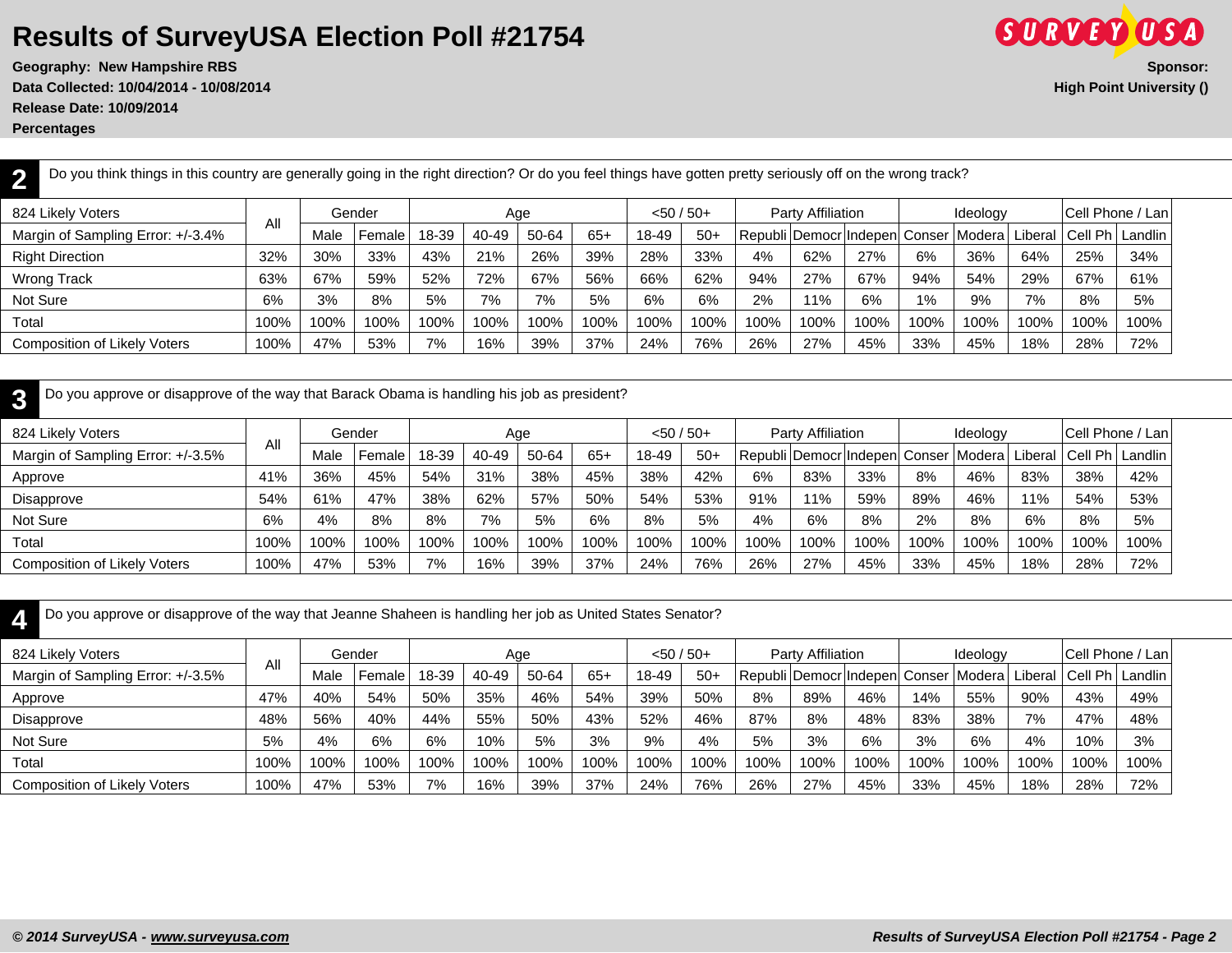**Geography: New Hampshire RBS Sponsor: Data Collected: 10/04/2014 - 10/08/2014 High Point University () Release Date: 10/09/2014**

**Percentages**

**5**

| 824 Likely Voters                   |      |      | Gender |       | Age   |       |       |       | $<$ 50 / 50+ |      | Party Affiliation |                                                     |      | Ideology |      | (Cell Phone / Lan <sup>1</sup> |       |
|-------------------------------------|------|------|--------|-------|-------|-------|-------|-------|--------------|------|-------------------|-----------------------------------------------------|------|----------|------|--------------------------------|-------|
| Margin of Sampling Error: +/-3.5%   | All  | Male | Female | 18-39 | 40-49 | 50-64 | $65+$ | 18-49 | $50+$        |      |                   | Republi   Democr Indepen  Conser   Modera   Liberal |      |          |      | Cell Ph   Landlin              |       |
| Favorable                           | 36%  | 30%  | 42%    | 34%   | 28%   | 35%   | 42%   | 30%   | 38%          | 4%   | 86%               | 24%                                                 | 7%   | 39%      | 83%  | 31%                            | 38%   |
| Unfavorable                         | 43%  | 49%  | 37%    | 28%   | 50%   | 47%   | 38%   | 43%   | 43%          | 83%  | 7%                | 44%                                                 | 80%  | 33%      | 6%   | 40%                            | 44%   |
| Neutral                             | 17%  | 17%  | 17%    | 32%   | 18%   | 14%   | 18%   | 22%   | 16%          | 11%  | 5%                | 27%                                                 | 10%  | 24%      | 8%   | 20%                            | 16%   |
| No Opinion                          | 3%   | 3%   | 4%     | 6%    | 5%    | 4%    | 1%    | 5%    | 3%           | 2%   | 2%                | 5%                                                  | 2%   | 4%       | 3%   | 10%                            | $1\%$ |
| Total                               | 100% | 100% | 100%   | 100%  | 100%  | 100%  | 100%  | 100%  | 100%         | 100% | 100%              | 100%                                                | 100% | 100%     | 100% | 100%                           | 100%  |
| <b>Composition of Likely Voters</b> | 100% | 47%  | 53%    | 7%    | 16%   | 39%   | 37%   | 24%   | 76%          | 26%  | 27%               | 45%                                                 | 33%  | 45%      | 18%  | 28%                            | 72%   |

**6** Is your opinion of the Republican party ... favorable? Unfavorable? Neutral? Or, do you have no opinion of the Republican party?

Is your opinion of the Democratic party ... favorable? Unfavorable? Neutral? Or, do you have no opinion of the Democratic party?

| 824 Likely Voters                   |      |      | Gender |       |       | Age   |       | $<$ 50 / 50+ |       |      | Party Affiliation                   |      |      | Ideology        |      | Cell Phone / Lan |           |
|-------------------------------------|------|------|--------|-------|-------|-------|-------|--------------|-------|------|-------------------------------------|------|------|-----------------|------|------------------|-----------|
| Margin of Sampling Error: +/-3.5%   | All  | Male | Female | 18-39 | 40-49 | 50-64 | $65+$ | 18-49        | $50+$ |      | Republi   Democr   Indepen   Conser |      |      | Modera  Liberal |      | $ Cell Ph $ .    | l Landlin |
| Favorable                           | 25%  | 26%  | 25%    | 15%   | 28%   | 28%   | 24%   | 24%          | 26%   | 60%  | 4%                                  | 19%  | 53%  | 16%             | 2%   | 24%              | 26%       |
| Unfavorable                         | 46%  | 44%  | 47%    | 41%   | 37%   | 45%   | 51%   | 38%          | 48%   | 13%  | 84%                                 | 43%  | 16%  | 53%             | 85%  | 36%              | 49%       |
| Neutral                             | 25%  | 26%  | 25%    | 38%   | 29%   | 25%   | 22%   | 32%          | 23%   | 24%  | 9%                                  | 34%  | 28%  | 27%             | 10%  | 32%              | 23%       |
| No Opinion                          | 3%   | 3%   | 4%     | 6%    | 7%    | 2%    | 3%    | 6%           | 2%    | 3%   | 3%                                  | 4%   | 3%   | 4%              | 3%   | 8%               | 2%        |
| Total                               | 100% | 100% | 100%   | 100%  | 100%  | 100%  | 100%  | 100%         | 100%  | 100% | 100%                                | 100% | 100% | 100%            | 100% | 100%             | 100%      |
| <b>Composition of Likely Voters</b> | 100% | 47%  | 53%    | 7%    | 16%   | 39%   | 37%   | 24%          | 76%   | 26%  | 27%                                 | 45%  | 33%  | 45%             | 18%  | 28%              | 72%       |

**7** If the election for United States Senate were held today would you be voting for (names rotated) Republican Scott Brown? Or Democrat Jeanne Shaheen?

| 824 Likely Voters                   |      |      | Gender |       | Age   |       |       | $< 50 / 50+$ |       |      | Party Affiliation |      |      | Ideology                                                                |      |      | <b>Cell Phone / Lani</b> |
|-------------------------------------|------|------|--------|-------|-------|-------|-------|--------------|-------|------|-------------------|------|------|-------------------------------------------------------------------------|------|------|--------------------------|
| Margin of Sampling Error: +/-3.5%   | Αll  | Male | Female | 18-39 | 40-49 | 50-64 | $65+$ | 18-49        | $50+$ |      |                   |      |      | Republi   Democr Indepen  Conser   Modera   Liberal   Cell Ph   Landlin |      |      |                          |
| Scott Brown (R)                     | 46%  | 52%  | 41%    | 31%   | 51%   | 50%   | 42%   | 45%          | 46%   | 91%  | 7%                | 45%  | 83%  | 38%                                                                     | 6%   | 44%  | 47%                      |
| Jeanne Shaheen (D)                  | 48%  | 42%  | 53%    | 55%   | 39%   | 45%   | 54%   | 44%          | 49%   | 5%   | 91%               | 46%  | 11%  | 57%                                                                     | 90%  | 45%  | 49%                      |
| Undecided                           | 6%   | 6%   | 6%     | 14%   | 10%   | 4%    | 4%    | 11%          | 4%    | 4%   | 2%                | 9%   | 5%   | 5%                                                                      | 4%   | 11%  | 4%                       |
| Total                               | 100% | 100% | 100%   | 100%  | 100%  | 100%  | 100%  | 100%         | 100%  | 100% | 100%              | 100% | 100% | 100%                                                                    | 100% | 100% | 100%                     |
| <b>Composition of Likely Voters</b> | 100% | 47%  | 53%    | 7%    | 16%   | 39%   | 37%   | 24%          | 76%   | 26%  | 27%               | 45%  | 33%  | 45%                                                                     | 18%  | 28%  | 72%                      |